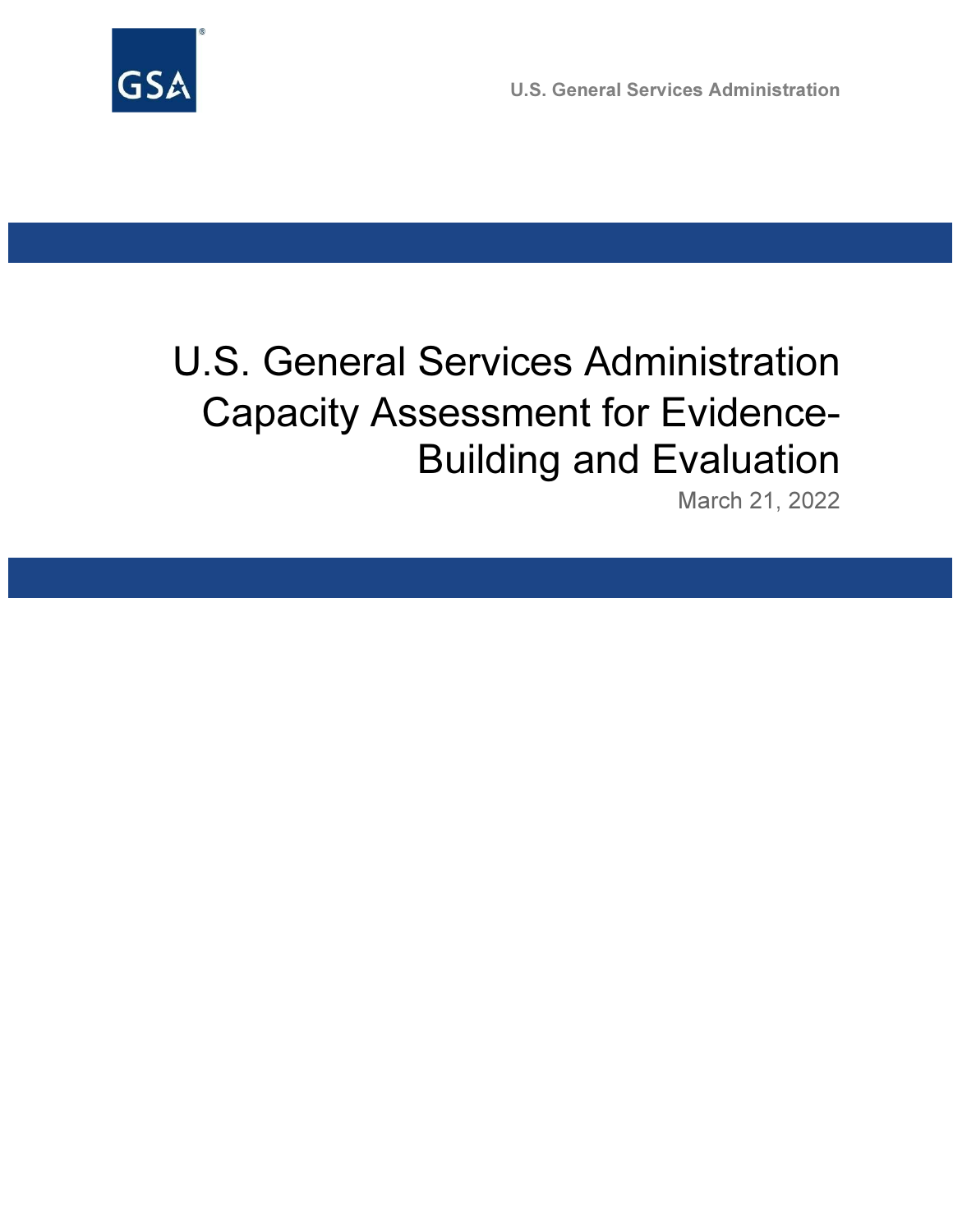# Table of Contents

| 1. Introduction                                    | 3  |
|----------------------------------------------------|----|
| 2. Methods                                         | 4  |
| 2.1 Capacity Assessment Tool                       | 5  |
| 2.2 Assessing GSA's Capacity and Evidence Maturity | 10 |
| 2.3 Evaluation Inventory                           | 11 |
| 3. GSA Capacity Assessment Summary Rating          | 11 |
| 4. GSA Capacity Targets                            | 14 |
| 4.1 GSA Summary Targets                            | 15 |
| 5. Summary and Next Steps                          | 18 |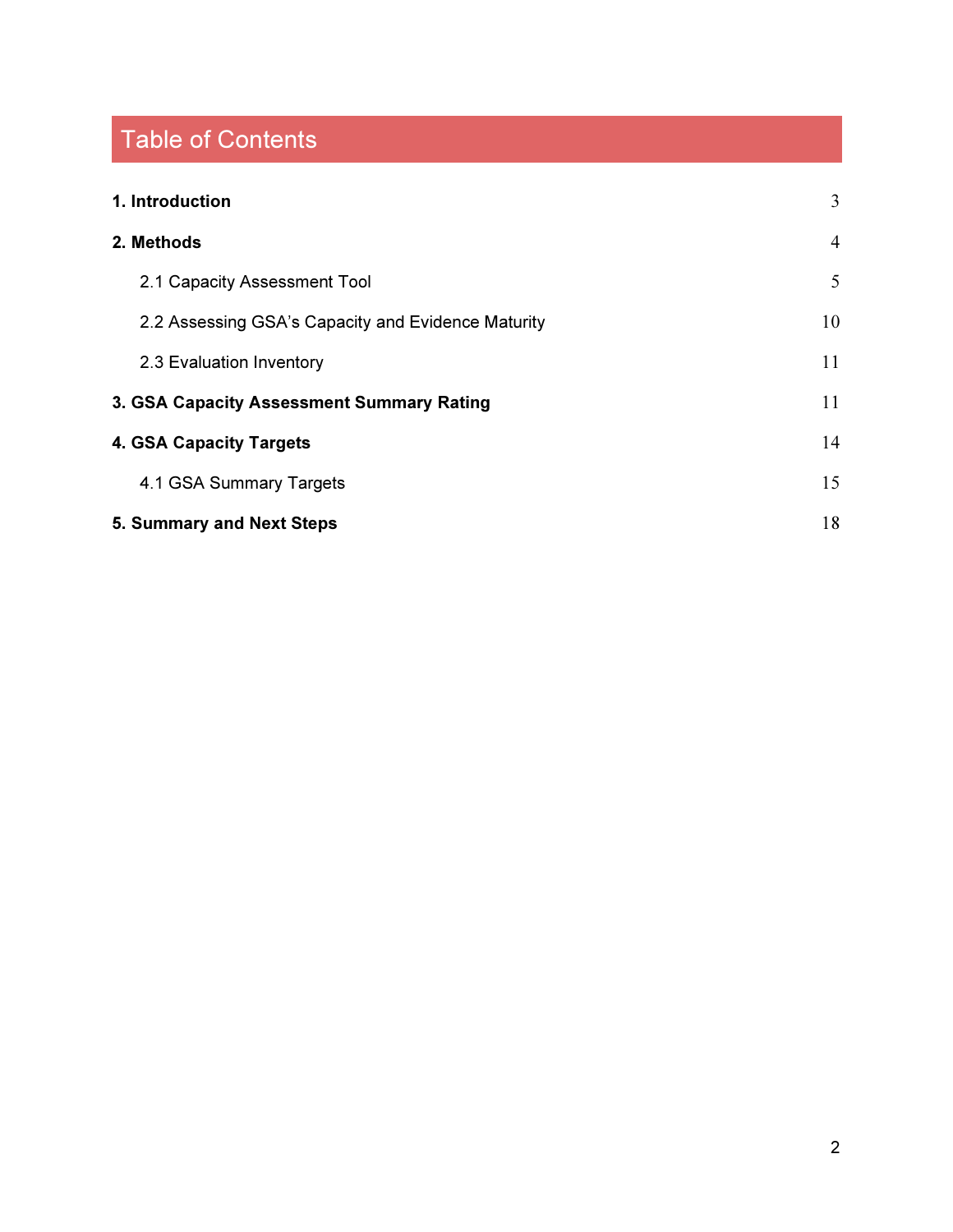# 1. Introduction

Evidence-informed decision-making drives impact, improves business value and value for the customer, and maximizes the reach of resources. A culture of evidence-driven decision-making is nurtured in organizations that have robust capacity to not only build evidence but also to use evidence in making strategic decisions.

The capacity assessment framework is a tool to assess and ultimately develop robust evidence-building capacity, in support of the U.S. General Services Administration's (GSA) activities, operations, and strategic priorities. This tool and process provides GSA the opportunity to measure and document its current capacity to build and use high-quality evidence across activities (e.g., programs or initiatives) and operations (e.g., administrative and support tasks), and identify capacity-building priorities and activities in fiscal years (FY) 2022-2026. The capacity assessment will be used to:

- Identify areas in need of improvement and support strategies to strengthen the organization;
- Inform strategic decisions about resource allocation and investments in capacity building;
- Identify areas of opportunity for internal and external stakeholders to support GSA's capacity- or evidence-building activities; and
- Measure improvement against an agency-wide baseline as GSA coordinates and increases technical expertise available for statistics, evaluation, research, and analysis activities.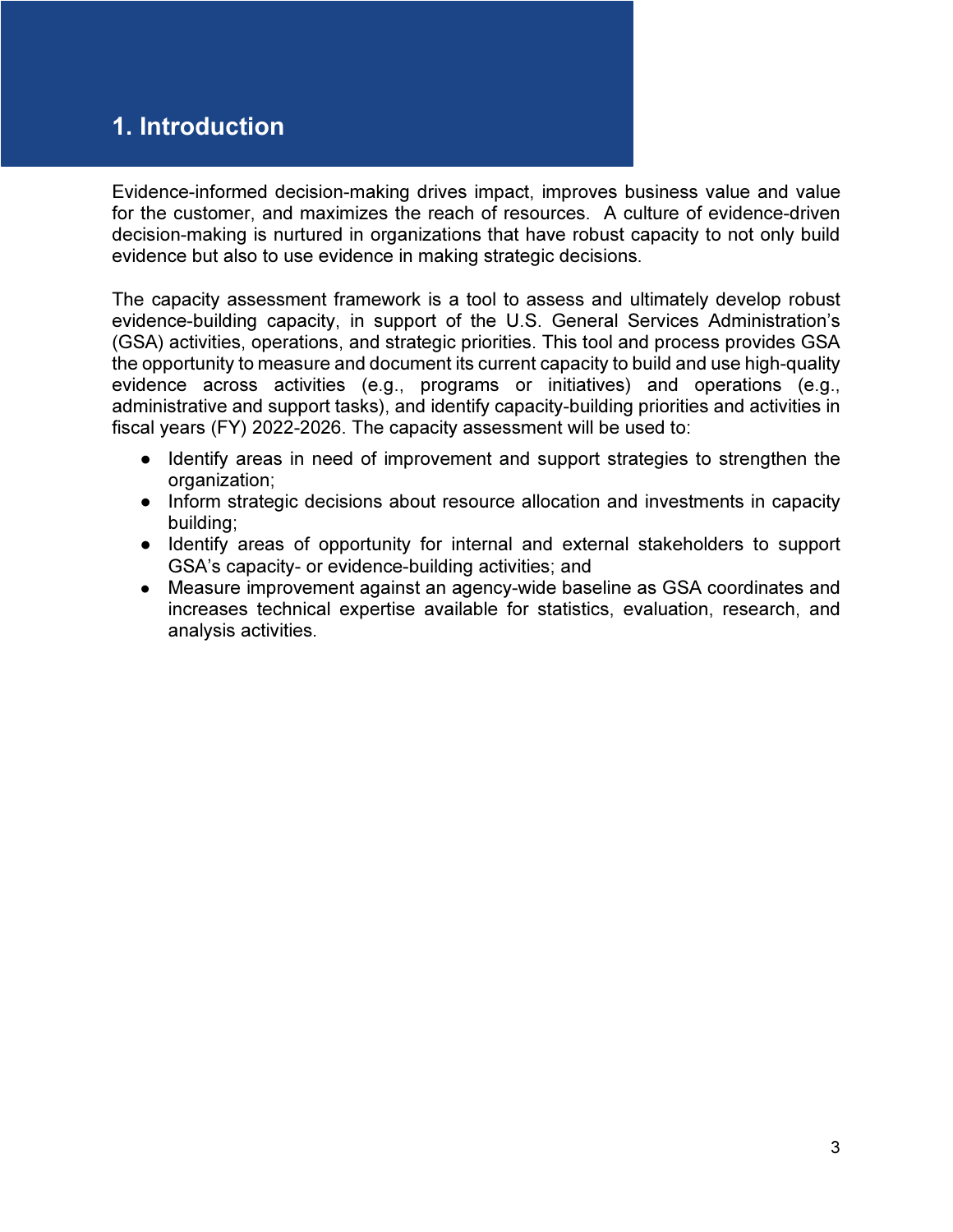## 2. Methods

GSA conducted an agency-wide capacity assessment in FY 2021, building on initial groundwork conducted in FY 2020. This self-assessment provides a baseline against which GSA plans to measure improvements to the coverage, quality, methods, effectiveness, and independence of the statistics, evaluation, research, and analysis efforts of the agency. Three organizations within GSA participated in the self-assessment: Office of Government-wide Policy (OGP), Federal Acquisition Service (FAS), and Public Buildings Service (PBS). In future years, GSA will aim to conduct a broader GSA-wide assessment with additional organizations participating. The iterative approach in establishing a framework and receiving feedback along with self-assessment scores has enabled GSA to develop a relevant and robust foundation to help modernize its evidencebuilding functions and statistical efficiency to inform policy decisions.

A systematic approach has been used to understand GSA's current evidence-building infrastructure and identify where resources need to be targeted to enhance evidence capacity. GSA developed a capacity assessment tool through discussion and feedback from data professionals across OGP, FAS, and PBS. The tool has been refined to provide a meaningful and relevant framework for all three organizations. It has been used to establish a baseline of current organizational maturity using a five-level maturity scale with the following ratings: (1) Nascent, (2) Improving (3) Learning (4) Mature and (5) Optimizing.

Between May and August 2021 each organization conducted working group sessions and internal surveys to determine where they currently rate themselves against this maturity scale for each of the elements of the tool and where additional resources are needed in order to build their capacity infrastructure. The section below describes the features of the capacity assessment tool.

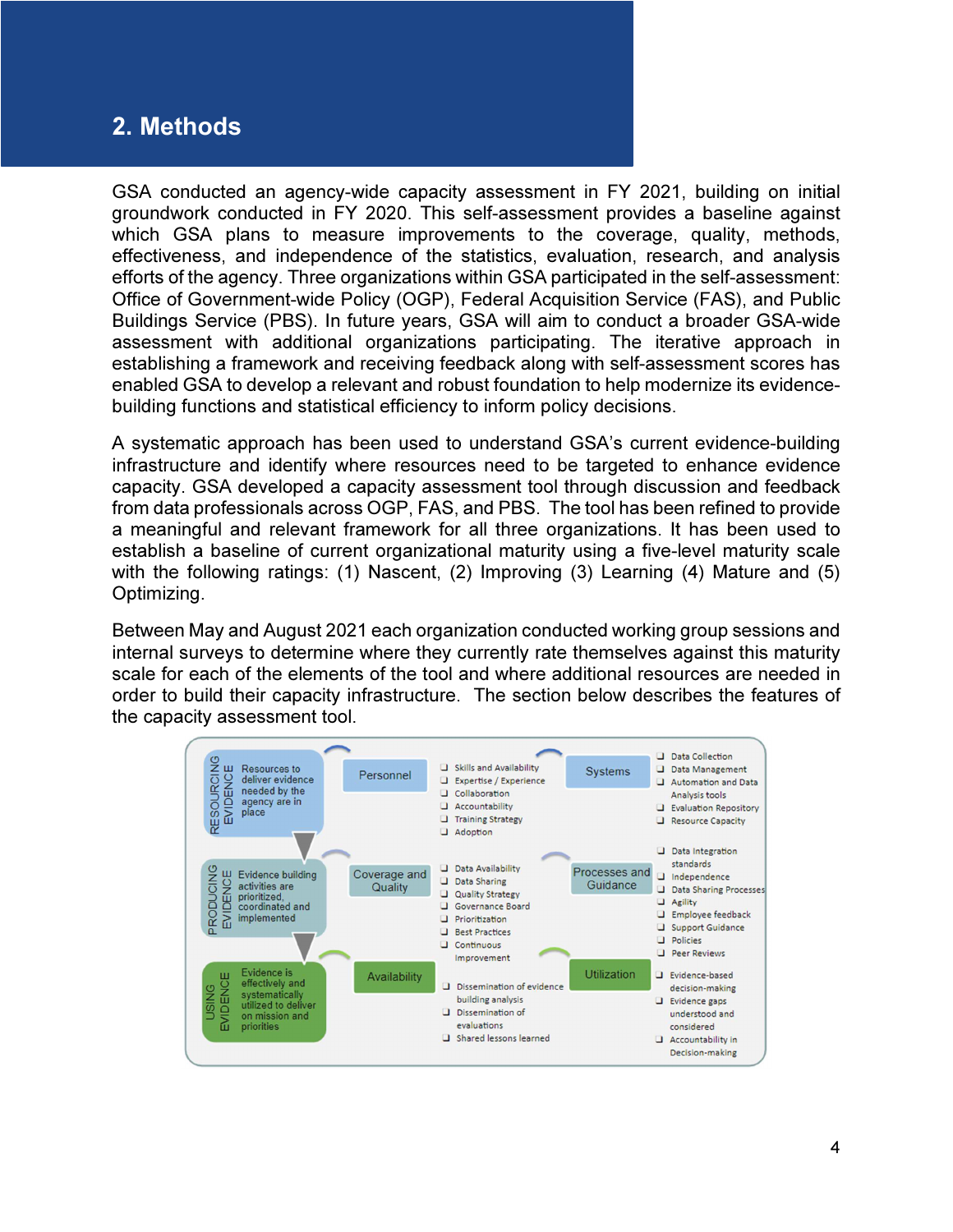# 2.1 Capacity Assessment Tool

GSA's capacity assessment tool is organized into three categories:

- Resourcing Evidence: The resources to deliver evidence needed by the agency are in place.
- Producing Evidence: Evidence building activities are prioritized, coordinated and implemented.
- Using Evidence: Evidence is effectively and systematically utilized to drive decision-making and deliver on mission and priorities.

Each category is further divided into sub-categories made up of individual elements that outline specific goals and outcomes. GSA conducted a self-assessment of its capacity along all 32 elements listed.

The sub-categories, elements, and their specific definitions are included below.

## Resourcing Evidence

The components of this category are as follows:

**Personnel:** Skills to deliver evidence goals are in place; sufficient capacity is available to meet the agency's evidence needs.

- Skills and Availability Agency has the analytic capacity (skills and time) to collect, store, clean, and synthesize data, and has capacity (skills and time) to disseminate results.
- Expertise/Experience There is sufficient bandwidth of staff with expertise to implement evaluation plans and advance the learning agenda (including dissemination activities). Staff have experience in employing a variety of evaluation and research methods. The Senior Agency Official for Privacy (SAOP) and Chief Privacy Officer (CPO) continuously assess the agency's privacy workforce needs and advise OHRM on hiring personnel. GSA will document these efforts in its Capacity Assessment for Evidence-Building and Evaluation, pursuant to the 21st Century Integrated Digital Experience Act, and will expand its assessment of its data and privacy workforce and hiring needs within that context.
- Collaboration Data analysts and evaluation experts work in multidisciplinary teams and are integrated into business operations.
- Accountability Performance metrics provide accountability for evaluation and data quality. Expectations for steering and utilizing evidence are set in performance metrics for leadership.
- Training Strategy Training strategy and course catalogue is actively updated to match the evolving skill sets and staffing needs. Trainings on evaluation best practices and tools, data quality standards and data engineering tools are routinely conducted.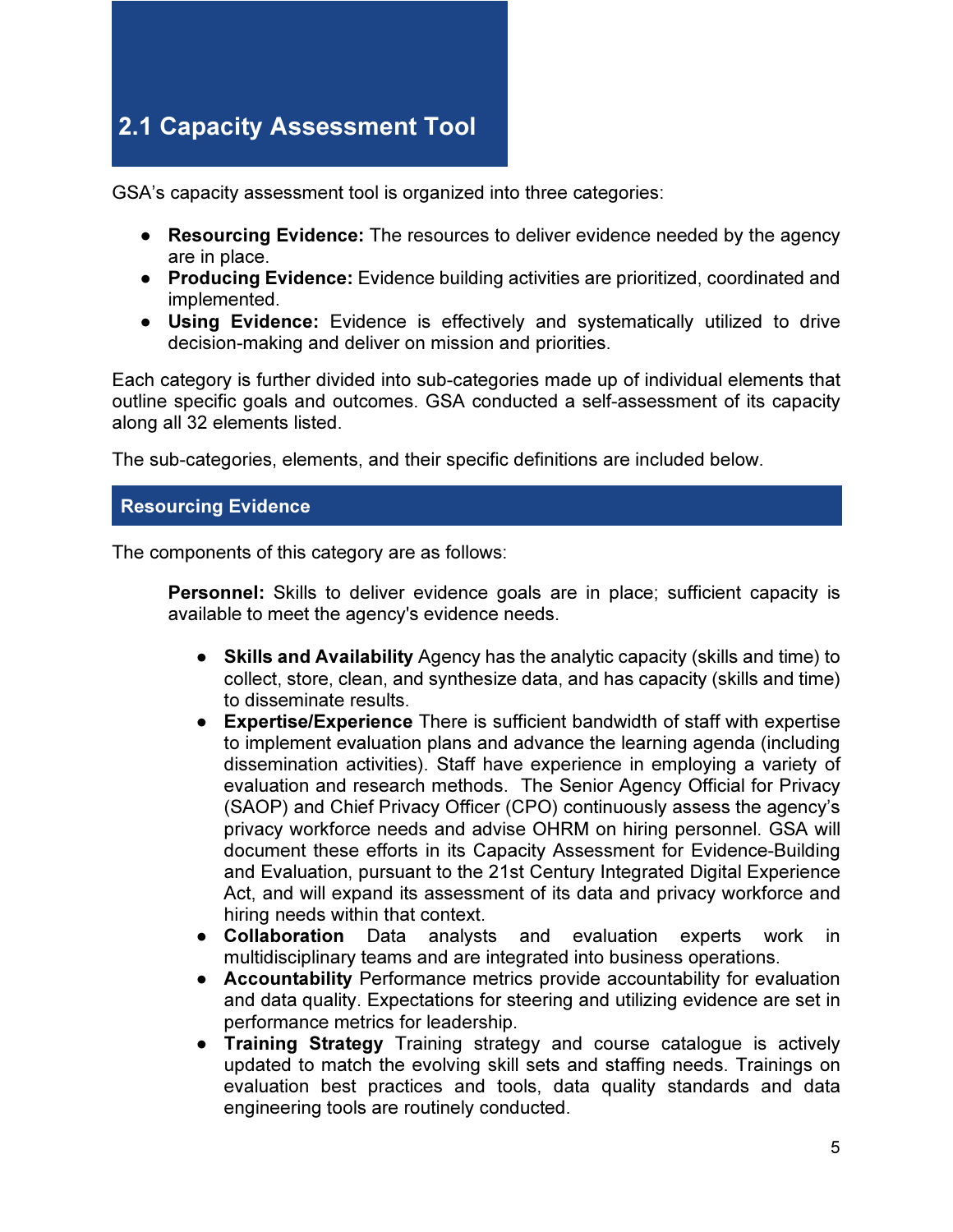• Adoption Staff across the organization understand why evidence-building is an important function and how it is used to advance the organization's mission. Non-specialized staff have sufficient knowledge of methods and purpose of data analysis and evaluation, and can interpret and apply evidence to questions relevant to their role.

Systems: Databases, tools, and collection efforts provide information needed to do meaningful analysis and preserve integrity & security of information.

- Data Collection Systems are utilized to streamline the discovery, acquisition, and maturation of data. Data is in an integrated environment with access controls that follow the policies and regulations to keep data safe and meet privacy requirements.
- Data Management Data management activities are centralized, coordinated and implemented to standardize, transform, and integrate like data across domains.
- Automation and Data Analysis tools Automation is routinely used for data processing and synthesis. Data analysis tools are routinely used to execute analysis efficiently.
- Evaluation Repository Repository of past, ongoing, and planned evaluations methods and results is in place and actively updated.
- Resource Capacity Activities scoped in annual evaluation plans are routinely and sufficiently resourced.

## Producing Evidence

The components of this category are as follows:

Coverage and Quality: Rigorous evidence-building activities are ongoing in support of strategic priorities.

- Data Availability Teams have the data needed to deliver the agency mission. Administrative data sets are routinely utilized across teams to answer meaningful learning and evaluation questions.
- Data Sharing Data held is routinely shared with other stakeholders for purposes of answering a learning question in a timely and secure fashion.
- Data Quality Strategy The policies, processes, guidelines and metrics for the data quality strategy are widely disseminated across teams. Designated staff are responsible for ensuring that data quality is routinely measured and reviewed.
- Data Governance Board Data governance boards are chartered and collaborate with other data governance boards within and across teams. Data governance boards establish executive accountability for data quality and establish robust data sharing processes.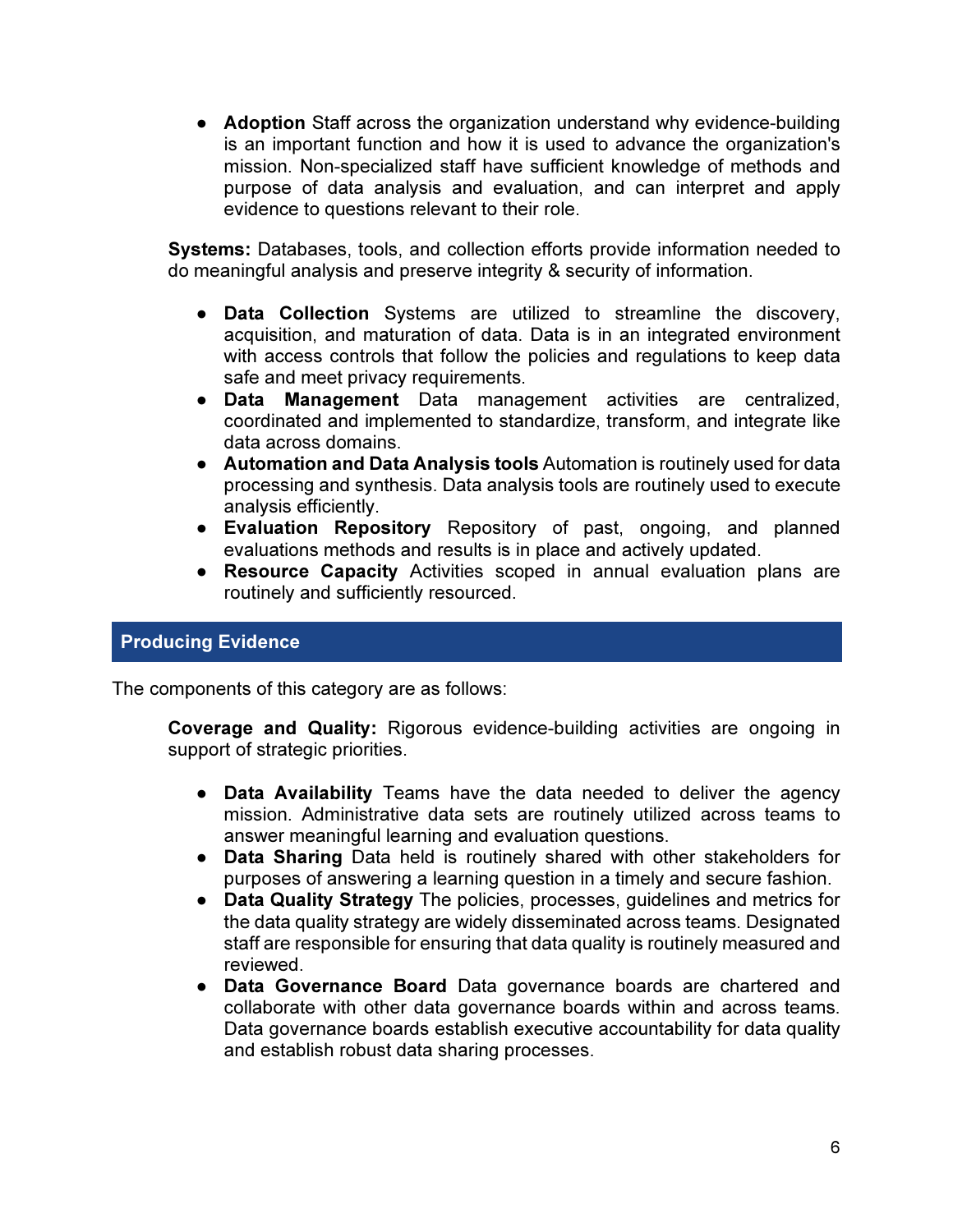- Prioritization Strategy There is a clear and strategic prioritization process for evidence-building and evaluation activities. Prioritizations are aligned with organizational strategy and funding allocations.
- Adoption of Best Practices Methodological best practices are shared and adhered to within and across teams to perform data analysis and evaluation activities.
- Continuous Improvement Addressing questions scoped in the learning agenda are actively underway and targets for activities scoped in annual evaluation plans are met.

Processes and Guidance: Governance, standards and processes consistently ensure quality and reliability. Guidance makes clear and explicit the standards and processes needed to ensure quality.

- Data Integration standards Data standards are utilized and constantly evolving to ensure information stored in different places can be integrated for analysis and learning.
- Independence and Objectivity Findings and recommendations from evaluations and evidence-based and capacity-building activities are independent from external influence in accordance with GSA Evaluation Policies. Evaluation activities are carried out objectively, free from bias, conflict of interest, and inappropriate influence.
- Data Sharing Processes There are defined processes that make sharing data with other teams/units/agencies feasible within appropriate timelines.
- Agility in addressing emerging needs There is a clear process for identifying new/outstanding data needs and communicating these to data governance boards. Emerging data needs are incorporated into capacity data collection and analysis.
- Employee feedback Leadership surveys employees for their views and feedback on ongoing or needed evaluations.
- Support Guidance for needs Guidance exists to support staff across the agency to identify relevant questions, develop evidence-building plans, and address their evidence-based needs.
- Evaluation Policies Policy on appropriate methods to use in evaluation exist and are routinely updated per evolving best practice. All evaluations adhere to guidance set in agency evaluation policies and evaluations are routinely monitored for following best practice guidance.
- Evaluation Peer Reviews Processes and protocols for evaluation ensure results are free from bias and undue influence. Evaluations undergo peer review.

## Using Evidence

The components of this category are as follows: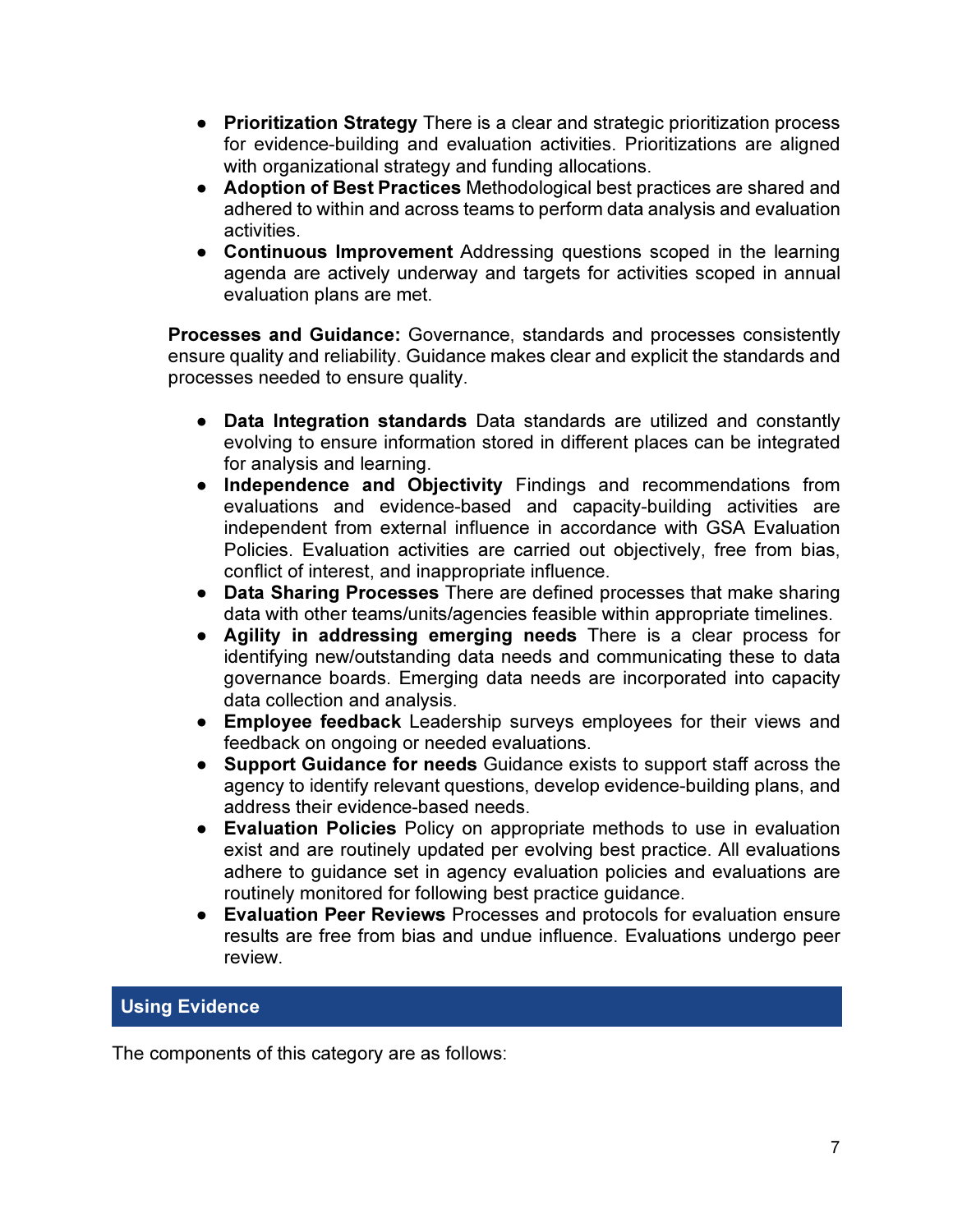Availability: Evidence is accessible and shared. Findings are widely disseminated.

- Dissemination of evidence building analysis Results and conclusions from analysis and evidence-building activities are systematically tracked and published. Repository of results is accessible and utilized by teams.
- Dissemination of evaluations Results and conclusions from evaluations are systematically tracked and published. Repository of evaluation results is accessible and utilized by teams.
- Shared lessons learned There is consistent publication of results and evidence-building activities. There are robust internal and external dissemination and communication efforts to share learnings from evidencebuilding activities.

Utilization: Evidence routinely informs decision making.

- Rigor in evidence-based decision-making Leadership and decisionmakers routinely use rigorous evidence to inform decisions about priorities, program changes, and investments.
- Evidence gaps understood and considered Evidence gaps are communicated to data and evaluation staff. Evidence needs are effectively prioritized, solutioned, and utilized.
- Accountability in Decision-making Staff are empowered and held accountable by leadership to groundwork in what we know (supported by data and informed by relevant evidence). Leadership routinely pushes teams to utilize data and evaluation to answer questions that will support the mission.

## **Maturity Scale**

The maturity level of each element of the capacity assessment tool is graded from level 1 to 5. Maturity is a measure of the organization's current capacity and the opportunities for an organization to improve in a particular discipline. Each level provides a layer in the foundation of continuously enhancing the capacity infrastructure of the organization. The five levels of this rating scale are described below:

- 1. Nascent: The beginning phase of maturity where processes and activities are not in place or are poorly controlled, but there may be some initial interest in improving data maturity and adopting evidence-based practices.
- 2. Improving: This phase is characterized by a few breakthrough capabilities scattered within the organization and the beginnings of structure and management priorities to begin making it happen. There is the willingness to facilitate change and adopt new evidence-based practices that align with GSA maturity goals.
- 3. Learning: This phase is characterized by the establishment of adopted structure, processes, and policies that prioritize data- and evidence-based practices. Capabilities are beginning to make noticeable differences in operations and there is a focus on improving data and evidence.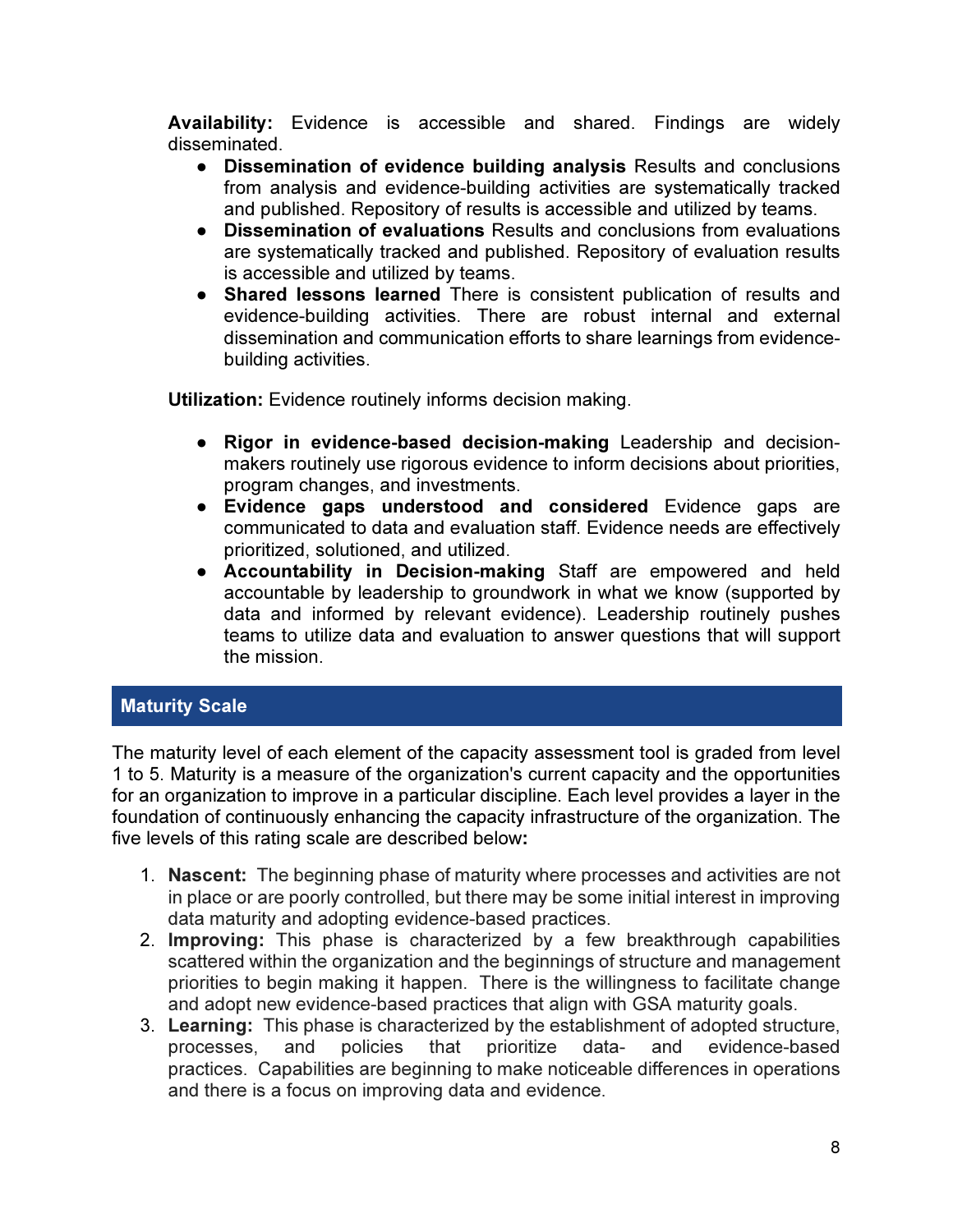- 4. Mature: The structure and capability is fully in place and provides the organization with the ability to build evidence and adopt evidence-based practices. There is sufficient organization, infrastructure resources, and capabilities to meet the organization's needs.
- 5. Optimizing: Highest level of maturity. Not only is the capability in place, but it is scalable, efficient, and has a measurable impact on operations. The organization and capabilities are flexible and able to rapidly change to adopt new technology and meet coming challenges.

Each organization developed organization-specific assessments for each element, which were rolled up into a GSA-wide assessment and score.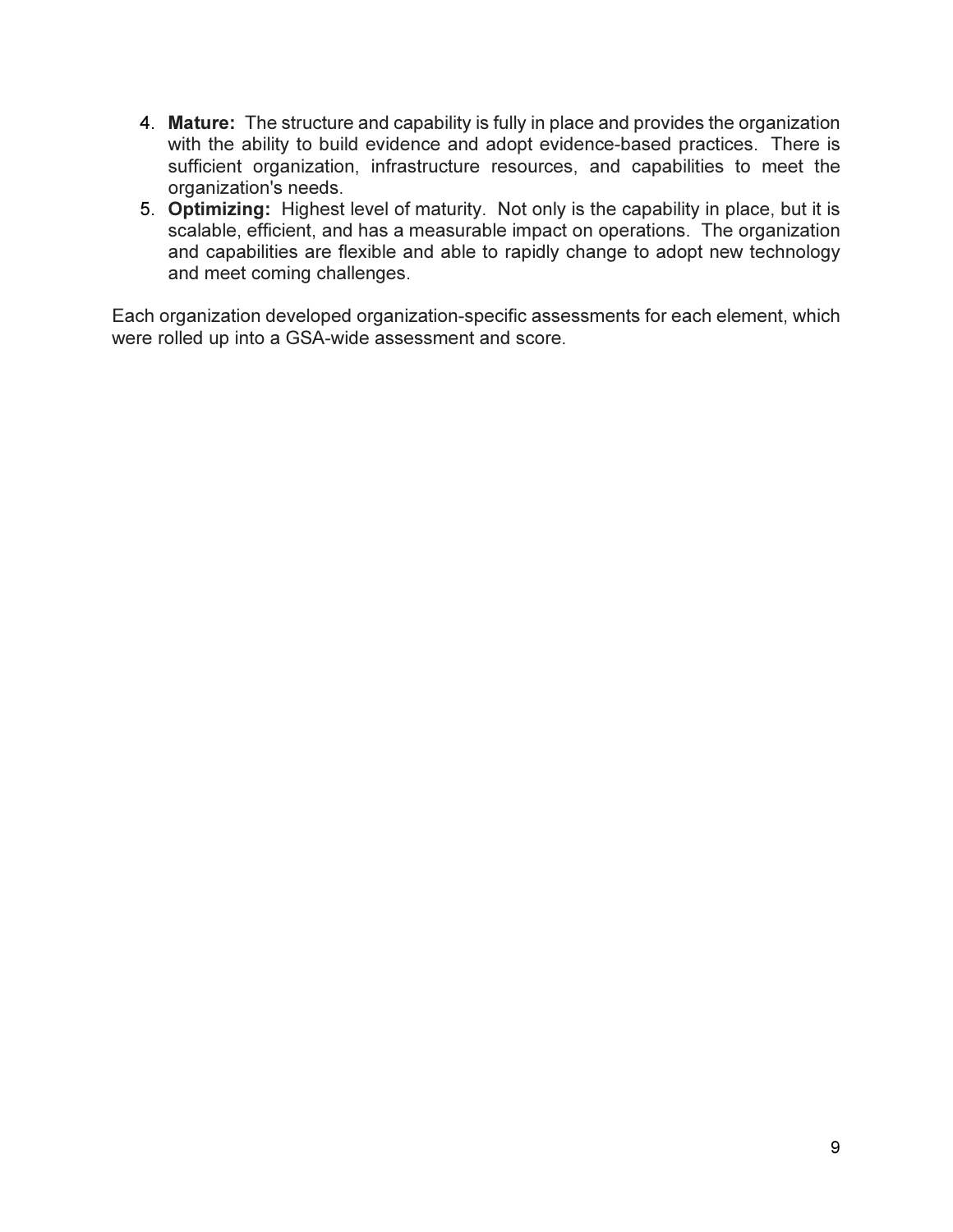# 2.2 Assessing GSA's Capacity and Evidence **Maturity**

Determining the current capacity of the organization is the first step to building maturity. All three organizations have engaged their Data Governance Boards to spearhead this effort through facilitated group discussions with leadership and board members. In addition, they have scoped out the opinions of data professionals across the organization by conducting surveys using the Qualtrics survey tool to make sure that staff are empowered and engaged in building a forward looking strategy. Through facilitated discussions, surveys, polls, and other forms of electronic elicitation, over 130 data professionals were engaged in the capacity assessment and planning exercise.

#### Facilitated Group Discussions

Sessions were led by the Data Governance Boards for OGP and FAS to engage with senior leadership to discuss, rationalize, and self-score each of the elements of the original Capacity Assessment tool categories based on the predefined maturity scale. The outcome of the sessions was two-fold: (1) capture self-assessment scores and (2) provide recommendations to change and improve the Capacity Assessment Tool. Modifications and updates were made to the tool and the revised version was used by PBS for conducting a similar self-assessment.

## Survey Tool

OGP conducted a Qualtrics based survey, which was distributed to 39 data professionals across the organization. The results of the survey helped inform the final self-assessment ratings for OGP. FAS conducted a similar survey of their Data Guild, a community of practice composed of approximately 200 FAS analysts, to confirm and validate the selfassessment scores given by their board members. Board members and Data Guild Members provided relatively comparable FAS capacity ratings across most categories with the board providing slightly higher ratings.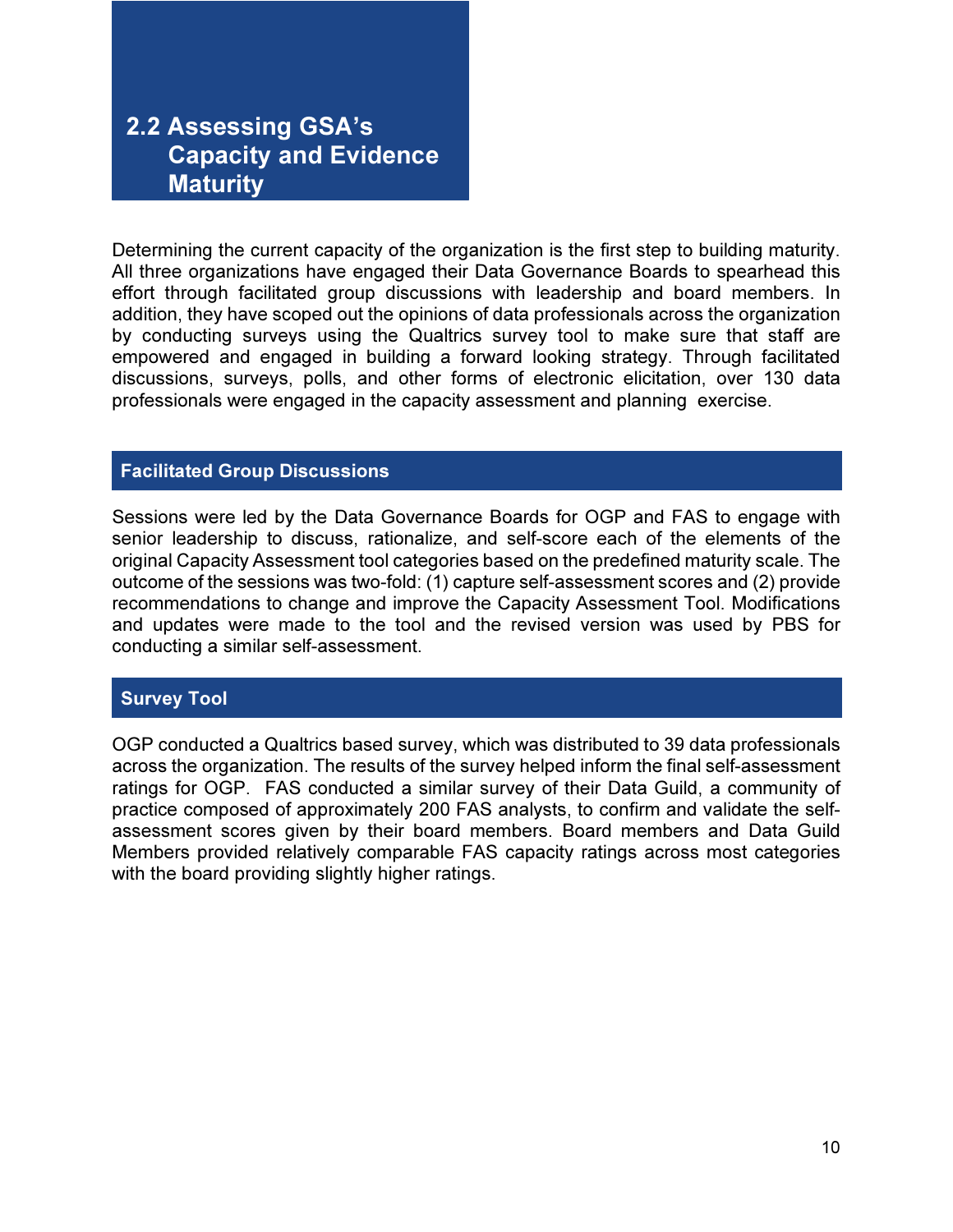# 2.3 Evaluation Inventory

Building on an initial pilot data collection activity conducted in FY 2020, GSA fielded a brief survey in June 2021 to gather a comprehensive list of all ongoing or planned evaluations GSA-wide. This data collection activity also resulted in recommendations and ideas for future evaluations, which we will review and consider for inclusion in GSA's future Annual Evaluation Plans. GSA requested survey responses from leadership for each major GSA business line, SES-level GSA employees, and other employees these leaders deemed to have relevant input. The survey results revealed a total of 21 evaluation related activities across the agency. The activities are broken down into the below classifications.

- FY 2022 Annual Evaluation Plan active: 4
- FY 2023 Annual Evaluation Plan planned: 1
- Other GSA evaluation related activity active (not considered formal evaluations): 14
- Other GSA evaluation related activity planned (not considered formal evaluations): 2

GSA plans to repeat this type of data gathering activity each year to update and maintain the agency-wide evaluation inventory.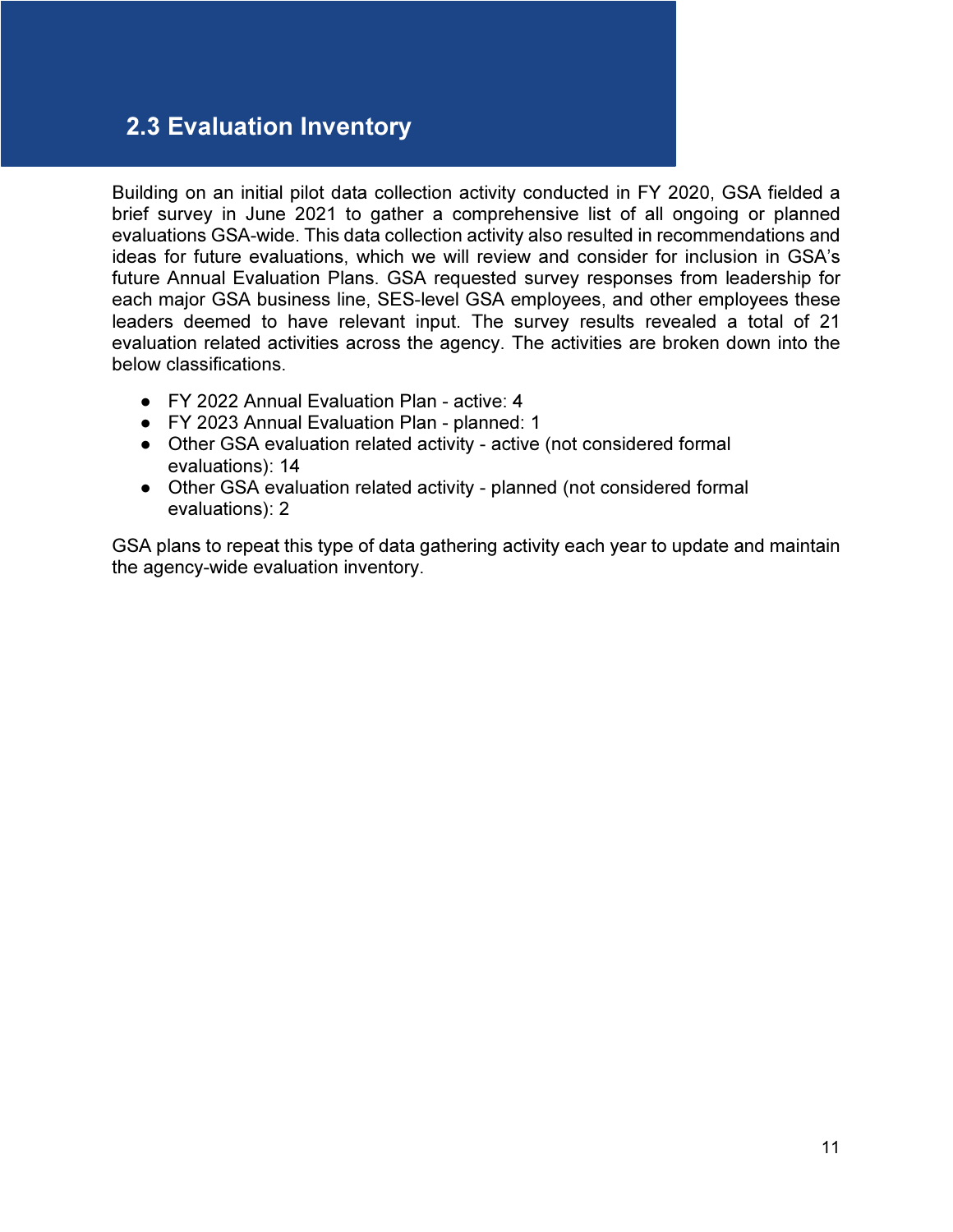## GSA Aggregate Rating

Across the agency scores range from (1) Nascent to (3) Learning. On average each organization rated their capacity to use evidence for informed decision-making as higher than the availability of resources to deliver evidence or the maturity of their evidencebuilding activities and infrastructure.

All organizations reported that personnel skills to deliver on evidence goals are improving, while the databases, tools and collection efforts needed to do meaningful analysis are either nascent or just starting to improve. Similarly, evidence-building activities around data governance and quality are at the lower levels of the maturity scale, and are just starting to improve. There is very little guidance and defined standards and processes to ensure quality of data, as shown by the self-assessment ratings that ranged from nascent to improving.

With regard to communication and dissemination of evidence and making it widely available, the organization ratings ranged from (1) Nascent to (2) Improving. The category that received the highest ratings was around evidence utilization where OGP rated themselves as a (3) Learning organization. For OGP, evidence routinely informs decisionmaking and is key in supporting their mission of creating and updating policies to ensure fair, efficient, and cost-effective management practices across the Federal Government. Both FAS and PBS assessed themselves as (2) Improving in this category.

The table and the figure below show aggregate ratings across GSA. Please note that ratings in table and chart below are an average of the three organizations: OGP, FAS and PBS.

| <b>Capacity Category</b>   | <b>Capacity Sub-Category</b>  | <b>Aggregate</b><br><b>Score</b> | <b>Rounded</b><br><b>Score</b> |
|----------------------------|-------------------------------|----------------------------------|--------------------------------|
| <b>Resourcing Evidence</b> | Personnel                     | $\overline{2}$                   | 2                              |
| <b>Resourcing Evidence</b> | <b>Systems</b>                | 1.7                              |                                |
| <b>Producing Evidence</b>  | <b>Coverage and Quality</b>   | 1.7                              |                                |
| <b>Producing Evidence</b>  | <b>Processes and Guidance</b> | 1.3                              |                                |
| <b>Using Evidence</b>      | Availability                  | 1.7                              |                                |
| <b>Using Evidence</b>      | <b>Utilization</b>            | 2.3                              | 2                              |

Table 1: GSA-wide Aggregate Self-assessment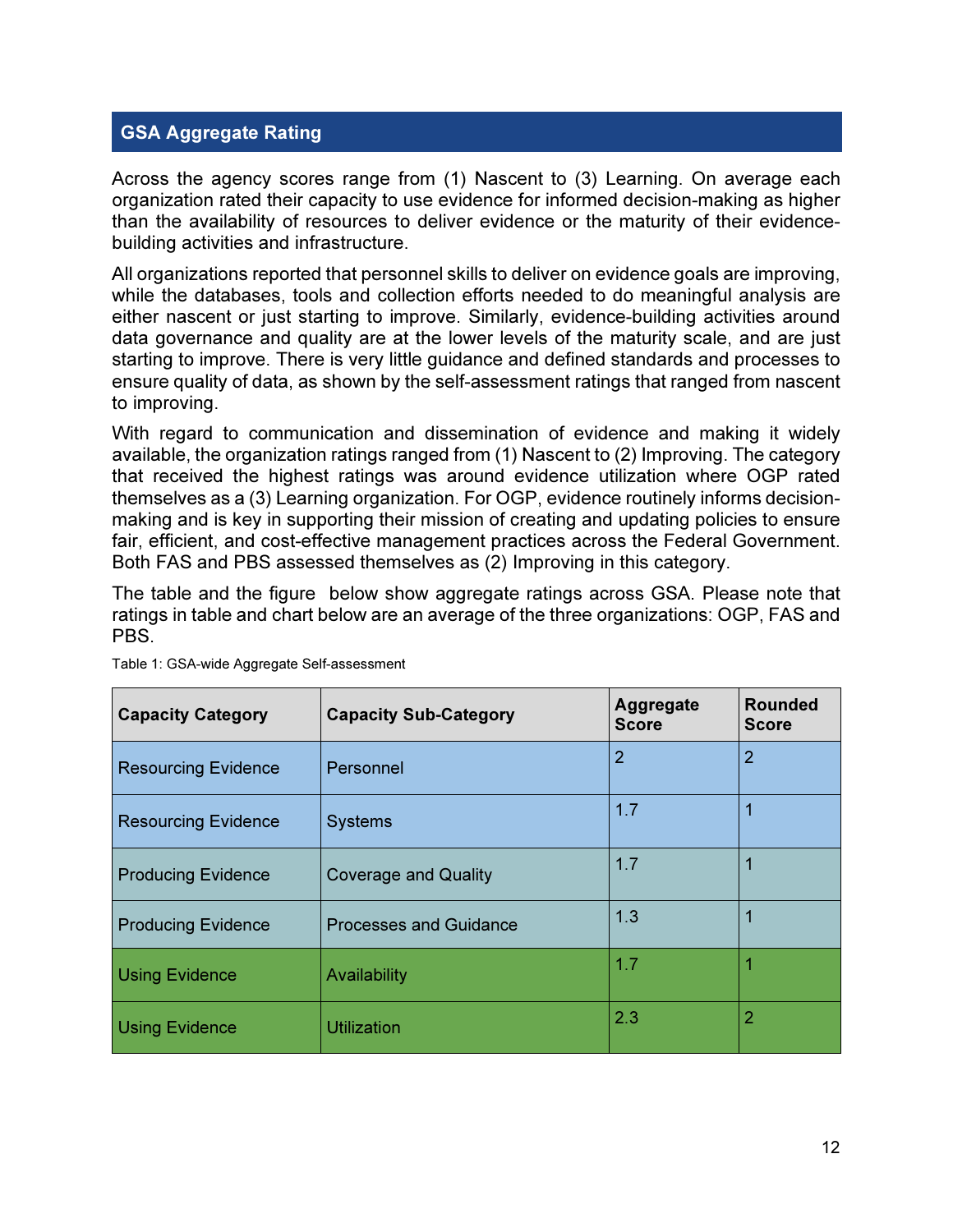

## **GSA-wide Self-assessment**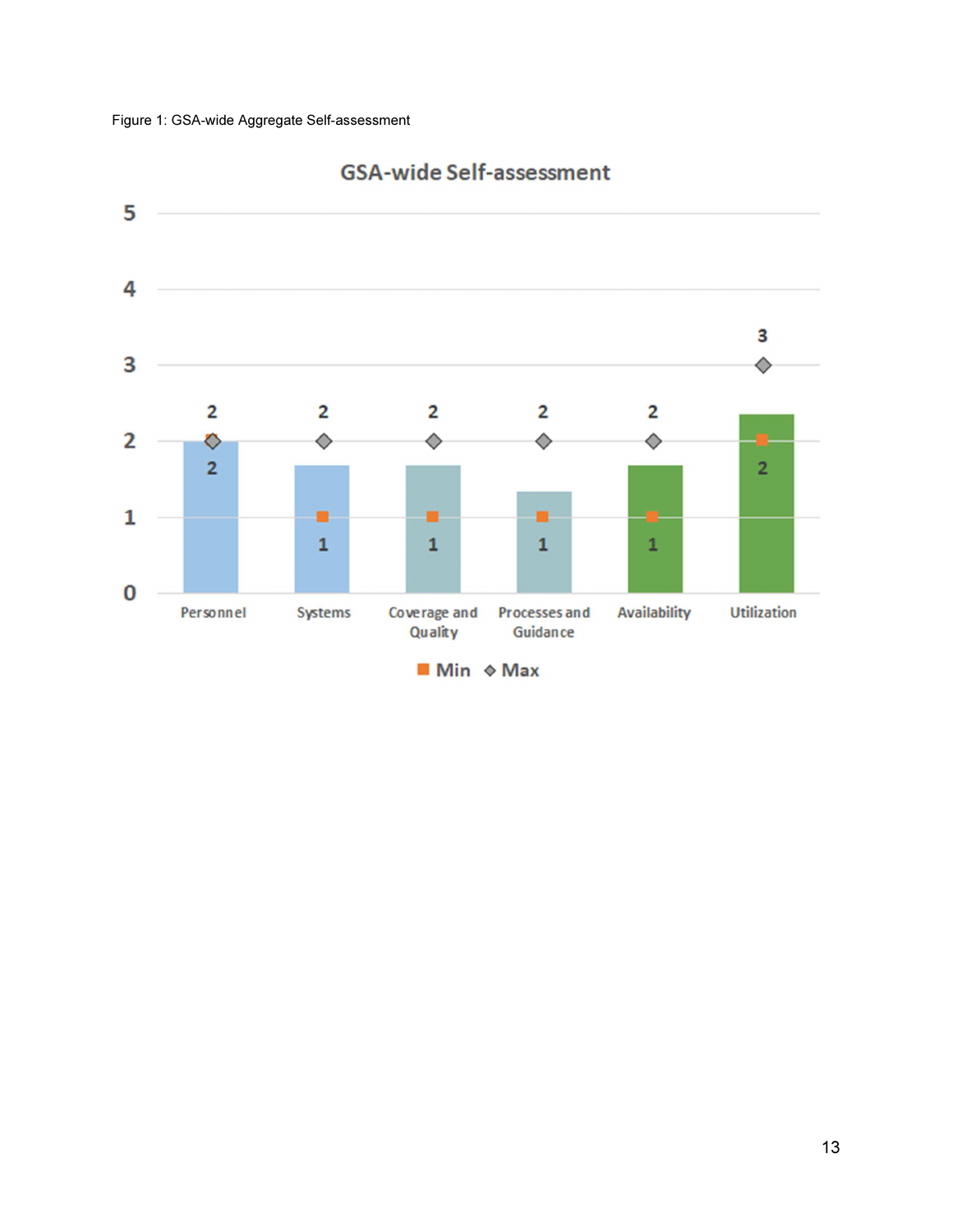# 4. GSA Capacity Targets

To enhance evidence-based practice and policy-making, GSA is looking ahead at setting capacity targets for FYs 2022 to 2026. If a component based assessment tool approach is utilized for future Capacity Assessments, tailored component targets could be developed to allow GSA to determine when and where there is a need for specific capabilities and coverage. Planning ahead will not only help meet Federal requirements but also help GSA progress as an organization. This will enable streamlining and operationalizing evaluation, research, analytical procedures, and data use for maximum efficacy and effectiveness. The sections below identify initiatives for enhancing the capacity infrastructure in the next five years. Data Governance Boards within the GSA organizations have been meeting to discuss and gain consensus on initiatives that are important to them. It is expected that these initiatives will help support budget discussions and be a reference point for budget allocations associated with the implementation of the Evidence Act.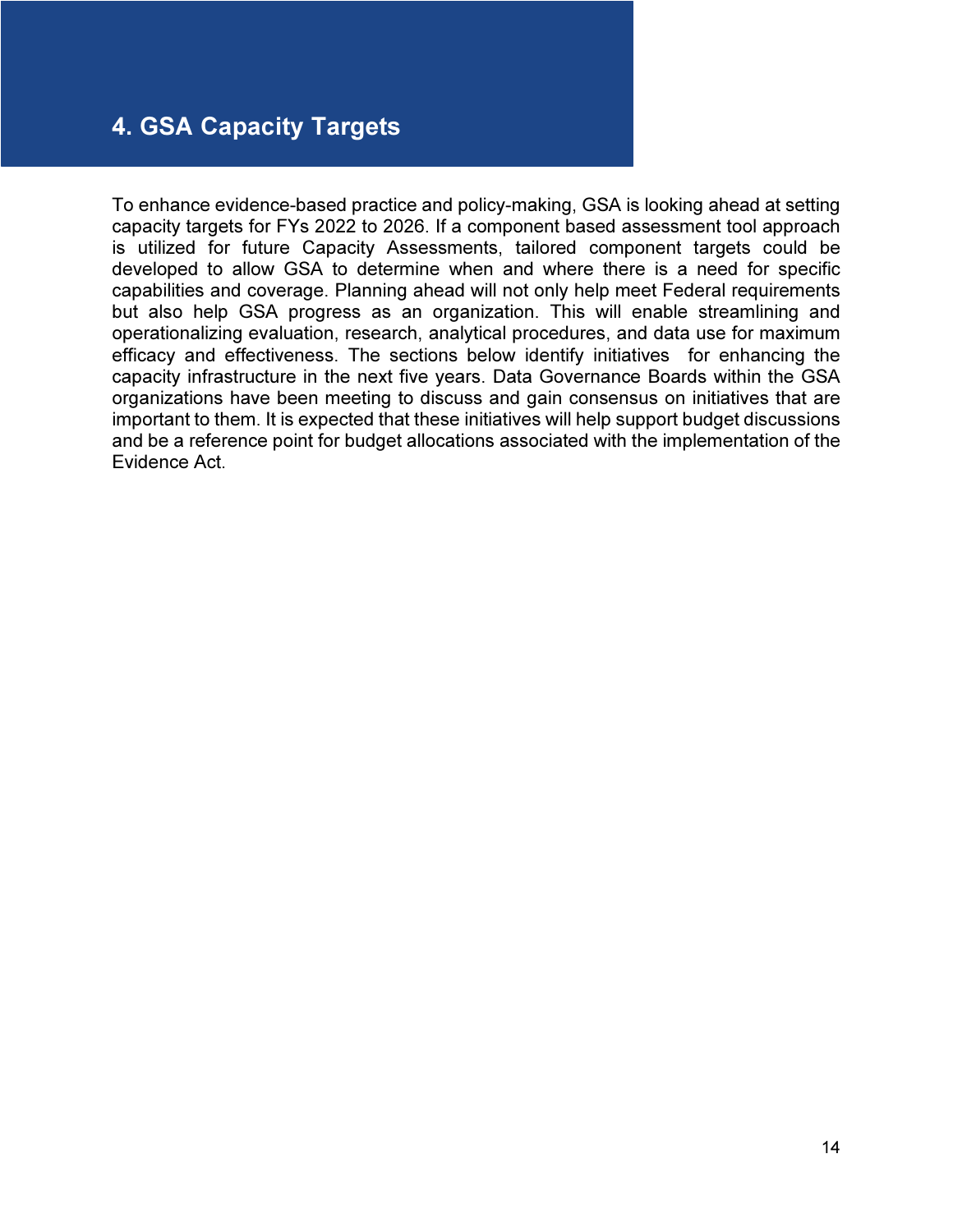# 4.1 GSA Summary Targets

GSA organizations are looking to set targets with more specific goals and outcomes in the next year while the out-year initiatives are more notional. The table below is a consolidation of initiatives that each of the Data Governance Boards in OGP, FAS, and PBS have been discussing as they progress through their planning process.

Note: items in bold in the table are areas of focus identified by more than one organization.

| <b>Category</b>                      | <b>Sub</b><br><b>Category</b>    | <b>Capacity Element</b>                               | Org.               | F<br>$\frac{2}{2}$ | F<br>$\begin{array}{c} \n  \mid X \\ \n 2 \\ \n 3 \end{array}$ | F<br>Ÿ<br>$\frac{2}{4}$ | F<br>$\begin{array}{c}\nY \\ 2 \\ 5\n\end{array}$ | F<br>Y<br>$\frac{2}{6}$   |
|--------------------------------------|----------------------------------|-------------------------------------------------------|--------------------|--------------------|----------------------------------------------------------------|-------------------------|---------------------------------------------------|---------------------------|
| <b>Resourcing</b><br><b>Evidence</b> | <b>Personnel</b>                 | <b>Personnel Capacity</b>                             | OGP,<br><b>FAS</b> | $\mathsf{X}$       | X                                                              | $\mathsf{X}$            |                                                   |                           |
| <b>Resourcing</b><br><b>Evidence</b> | <b>Systems</b>                   | <b>Automation &amp; Data Analysis</b><br><b>Tools</b> | OGP,<br><b>PBS</b> | $\mathsf{X}$       | $\times$                                                       | $\mathsf{X}$            | $\mathsf{X}$                                      | $\boldsymbol{\mathsf{X}}$ |
| Resourcing<br>Evidence               | <b>Systems</b>                   | Data Management                                       | <b>FAS</b>         | $\mathsf{X}$       | $\mathsf{X}$                                                   |                         |                                                   |                           |
| <b>Producing</b><br><b>Evidence</b>  | Coverage and<br>Quality          | <b>Data Quality Strategy</b>                          | PBS,<br><b>FAS</b> | $\mathsf{X}$       | $\mathsf{X}$                                                   | $\mathsf{X}$            |                                                   |                           |
| Producing<br>Evidence                | Coverage and<br>Quality          | Data Governance Board                                 | <b>PBS</b>         | $\mathsf{X}$       | X                                                              | $\mathsf{X}$            | $\mathsf{X}$                                      |                           |
| <b>Producing</b><br><b>Evidence</b>  | <b>Processes</b><br>and Guidance | <b>Data Integration Standards</b>                     | OGP,<br><b>PBS</b> | $\mathsf{X}$       | $\mathsf{X}$                                                   | $\mathsf{X}$            |                                                   | $x \mid x$                |
| <b>Producing</b><br><b>Evidence</b>  | <b>Processes</b><br>and Guidance | <b>Data Sharing Processes</b>                         | OGP,<br><b>FAS</b> | $\mathsf{X}$       | X                                                              | $\sf X$                 |                                                   |                           |
| Producing<br>Evidence                | Processes and<br>Guidance        | <b>Evaluation Policies / Guidance</b>                 | <b>OGP</b>         | $\mathsf{X}$       | $\mathsf{X}$                                                   | $\mathsf{X}$            |                                                   |                           |
| Using<br>Evidence                    | Availability                     | <b>Dissemination of Evaluations</b>                   | <b>FAS</b>         | $\mathsf{X}$       | $\mathsf{X}$                                                   |                         |                                                   |                           |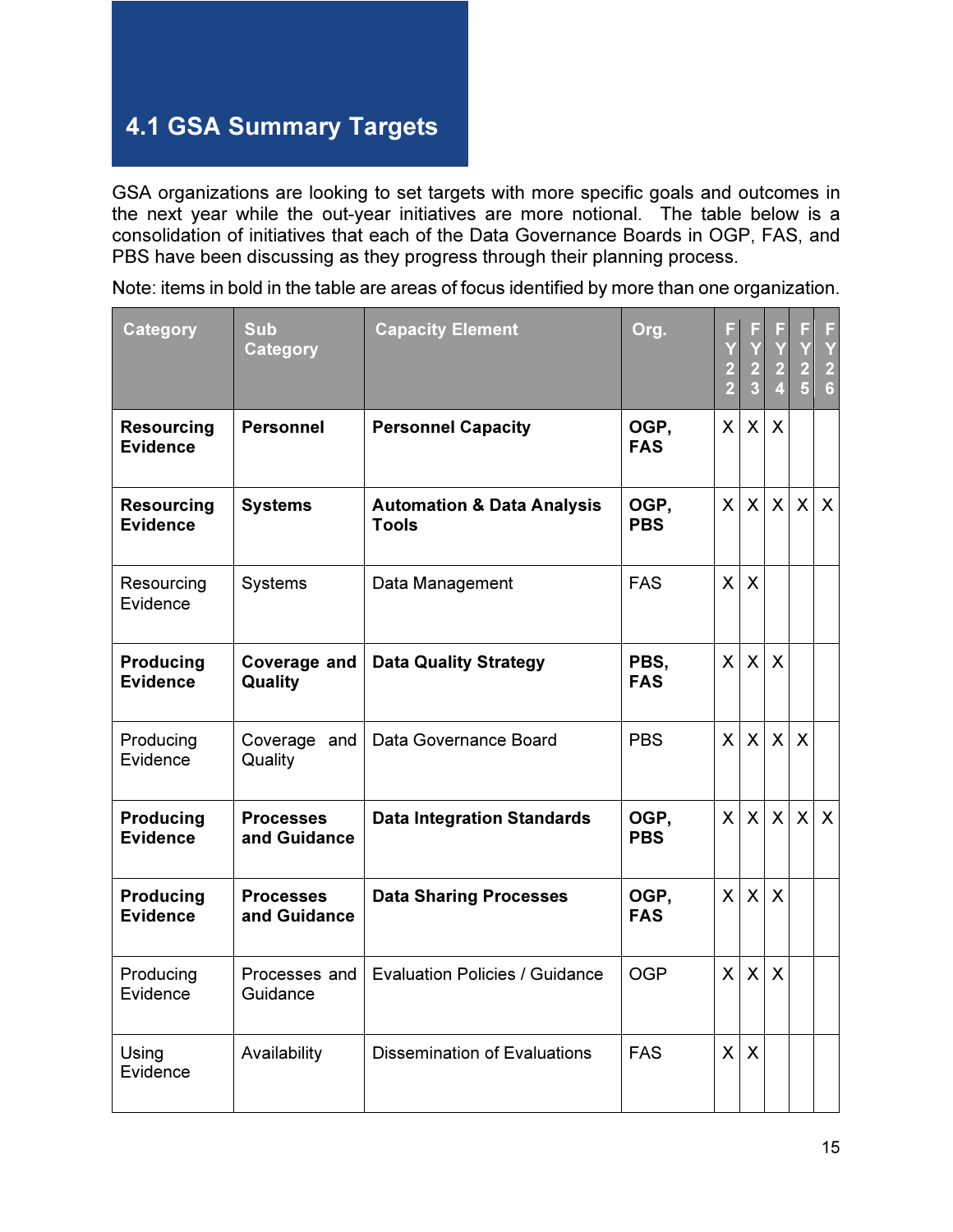| <b>Overarching: GSA-wide Coordination, Governance and</b> | $ $ PBS, FAS $ X X X $ |  |  |  |
|-----------------------------------------------------------|------------------------|--|--|--|
| Leadership                                                |                        |  |  |  |
|                                                           |                        |  |  |  |

GSA-wide coordination and leadership participation will help shepherd the agency toward a more mature organization committed to evidence-based policy making. Parallel initiatives across OGP, FAS, and PBS in conducting capacity assessments has led to the identification of common areas that need attention in the FYs 2022 to 2026 time frame. Improving evidence activities has been identified as a key agency function for advancing GSA's capacity infrastructure. These activities include providing analytical support and progress monitoring to meet the goals and priorities set forth in the five-year strategic plan.

Many GSA organizations surveyed identified the following capacity elements that need to be enhanced as part of their capacity building efforts.

## Personnel Capacity

Across GSA there is a need for a data and analytics-savvy workforce. The agency will need to enhance not only personnel skills but also staffing capacity to effectively deliver on evidence-building activities. Staff need to have the know-how and required bandwidth to collect, clean, synthesize, and disseminate data and employ a variety of evaluation and research methods for sound and effective decision-making. Training strategy and course catalogs need to be updated to support more of a data-driven organizational culture.

#### Automation & Data Analysis Tools

There is a need to improve the level of automation and data analysis tools to conduct efficient analysis. GSA organizations wish to develop all four levels of analytic capacity: descriptive, diagnostic, predictive, and prescriptive. In order to make the agency futureready, there is a need to leverage advances in Artificial Intelligence / Machine Learning. Establishing an agency/bureau/sub-component mapping system to fully align governmentwide datasets for efficient comparisons of administrative management and performance across the Federal Government is also warranted.

## Data Quality Strategy

Data quality strategy needs to be widely disseminated across teams and gaps need to be identified. Further, there is a need to identify and improve the real and perceived issues with data quality by measuring the usefulness/utility of data according to criteria: timeliness, completeness, consistency, accuracy, and availability.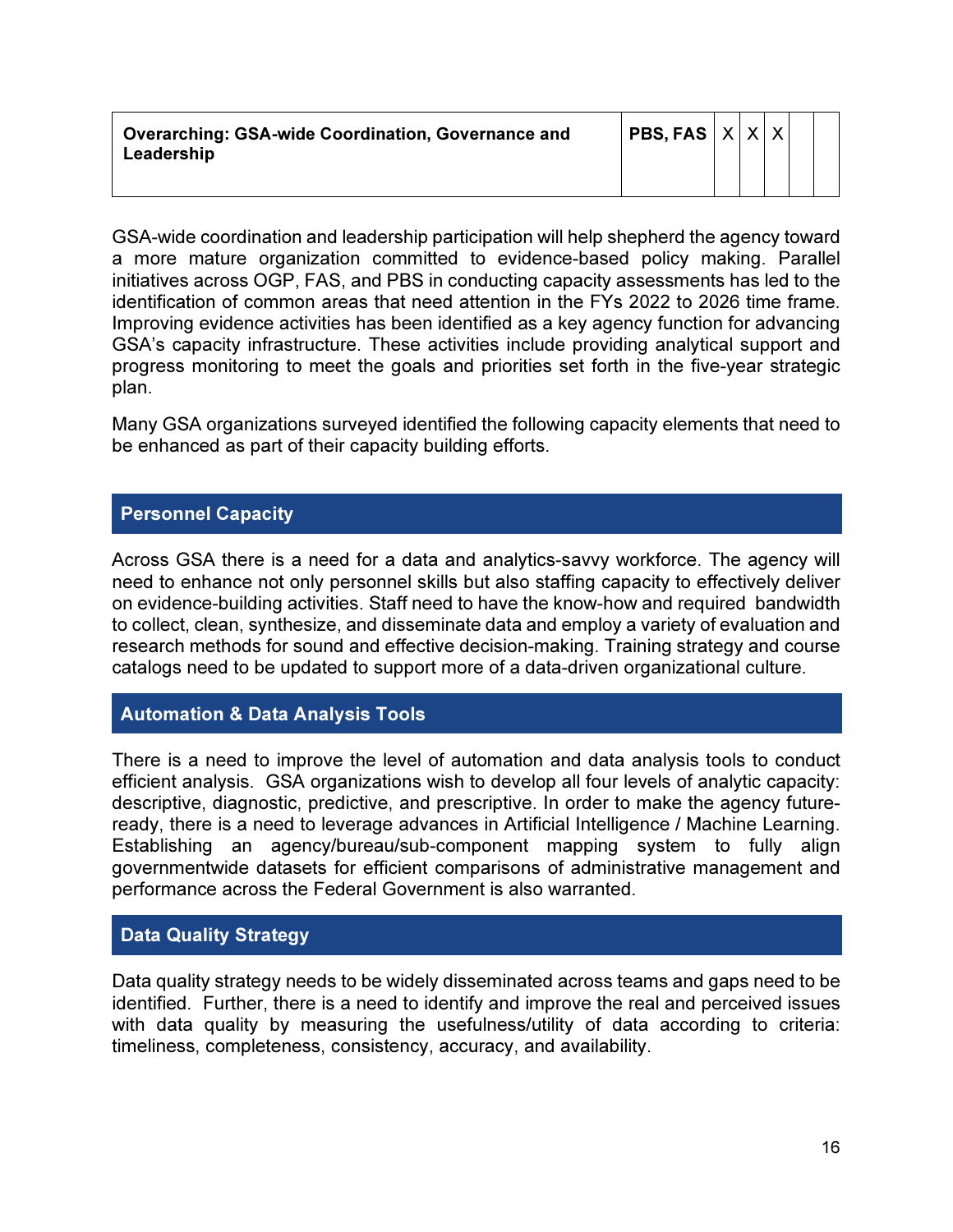## Data Integration Standards

OGP recommends that the Federal Integrated Business Framework (FIBF) be expanded and a determination be made of potential areas where standards would have the greatest impact. For reliable analytics initiatives there is also a requirement to have data and metadata that is not only well defined and searchable, but also tightly integrated.

#### Data Sharing Process

GSA has a need for formal data sharing agreements across organizations that are grounded in defined guidelines and communicated broadly across the agency for timely access to data.

#### GSA-Wide Coordination, Governance and Leadership

As part of the integrated assessments, the FAS, OGP, and PBS Executive Data Governance Boards all recognized the need for greater coordination across GSA, a stronger integrated agency wide data governance structure, and leadership from the agency's top executives to ensure successful implementation of improvement initiatives. It was noted that the recently established GSA EDGE Board is a positive step forward, but more must be done to coordinate with and integrate requirements from component (FAS, PBS, OGP) data governance boards.

Without strong established agency wide data policy, decision-making procedures, and representation, component data governance will continue to operate through ad-hoc means. This has proven ineffective and wasteful for initiatives that require shared centralized policy and strong coordination such as data sharing, shared infrastructure and investment. To bridge the gap, the EDGE Board will need to engage with and incorporate the requirements of component data governance boards, and work with GSA leadership to establish the structure and authority to make lasting change.